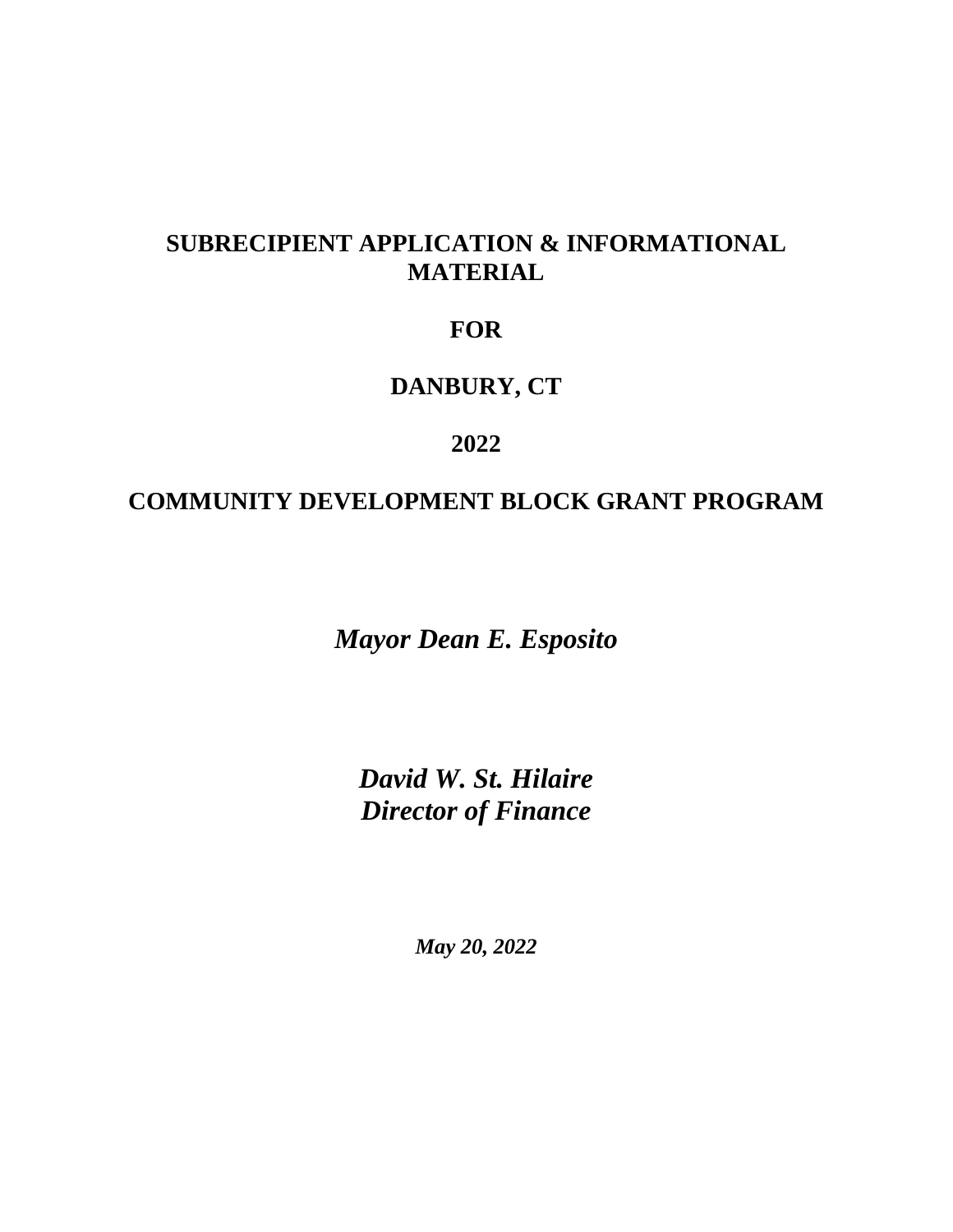### **CITY OF DANBURY SUBRECIPIENT APPLICATION FORM 2022 CDBG PROGRAM YEAR**

Applications need to be as complete as possible with all supporting documentation attached. **An original and two (2) copies** need to be submitted. All applications must be signed and dated by the appropriate official.

| √ | Data                     | <b>Description</b>                                                                                                                                                                                                                                                                                                                                                                                                                                                                                                                                                                                                                                                                                                                                                                                                       |  |  |  |  |
|---|--------------------------|--------------------------------------------------------------------------------------------------------------------------------------------------------------------------------------------------------------------------------------------------------------------------------------------------------------------------------------------------------------------------------------------------------------------------------------------------------------------------------------------------------------------------------------------------------------------------------------------------------------------------------------------------------------------------------------------------------------------------------------------------------------------------------------------------------------------------|--|--|--|--|
|   | <b>Project Summary</b>   | A brief project description including:<br>need or problem<br>$\bullet$<br>describe CDBG eligible populations or persons to be<br>$\bullet$<br>served (be specific)<br>description of project<br>$\bullet$<br>timetable (project to be completed no later than 7/31/23<br>$\bullet$<br>and substantially expended by 5/31/23)<br>compliance with a CDBG eligibility/National Objective<br>$\bullet$<br>proposed staffing and administrative capacity<br>a location map showing project/service site (see attached<br>map; to be used in addition to location map provided by<br>the applicant)<br>describe outcome measurement system to be used in<br>$\bullet$<br>detail<br>explanation if plans/specifications are required and how<br>applicant will provide these to City for review on or prior<br>to July 6, 2022. |  |  |  |  |
|   | <b>Financial</b>         | Describe:<br>overall project budget<br>detailed CDBG budget request with monthly estimated<br>cash needs by major project component (starting 8/01/22 -<br>7/31/23<br>explanation of existing fiscal management system<br>$\bullet$<br>(reporting, records, systems for internal control, accounting<br>principles)<br>commitment of other sources of funding<br>$\bullet$                                                                                                                                                                                                                                                                                                                                                                                                                                               |  |  |  |  |
|   | <b>Agency Background</b> | years in operation<br>$\bullet$<br>purpose<br>$\bullet$<br>type of services provided<br>$\bullet$<br>number/characteristics of clients served<br>$\bullet$<br>license to operate<br>attach any brochures, pamphlets, agency description, etc.                                                                                                                                                                                                                                                                                                                                                                                                                                                                                                                                                                            |  |  |  |  |

The following items must be addressed/included with your application: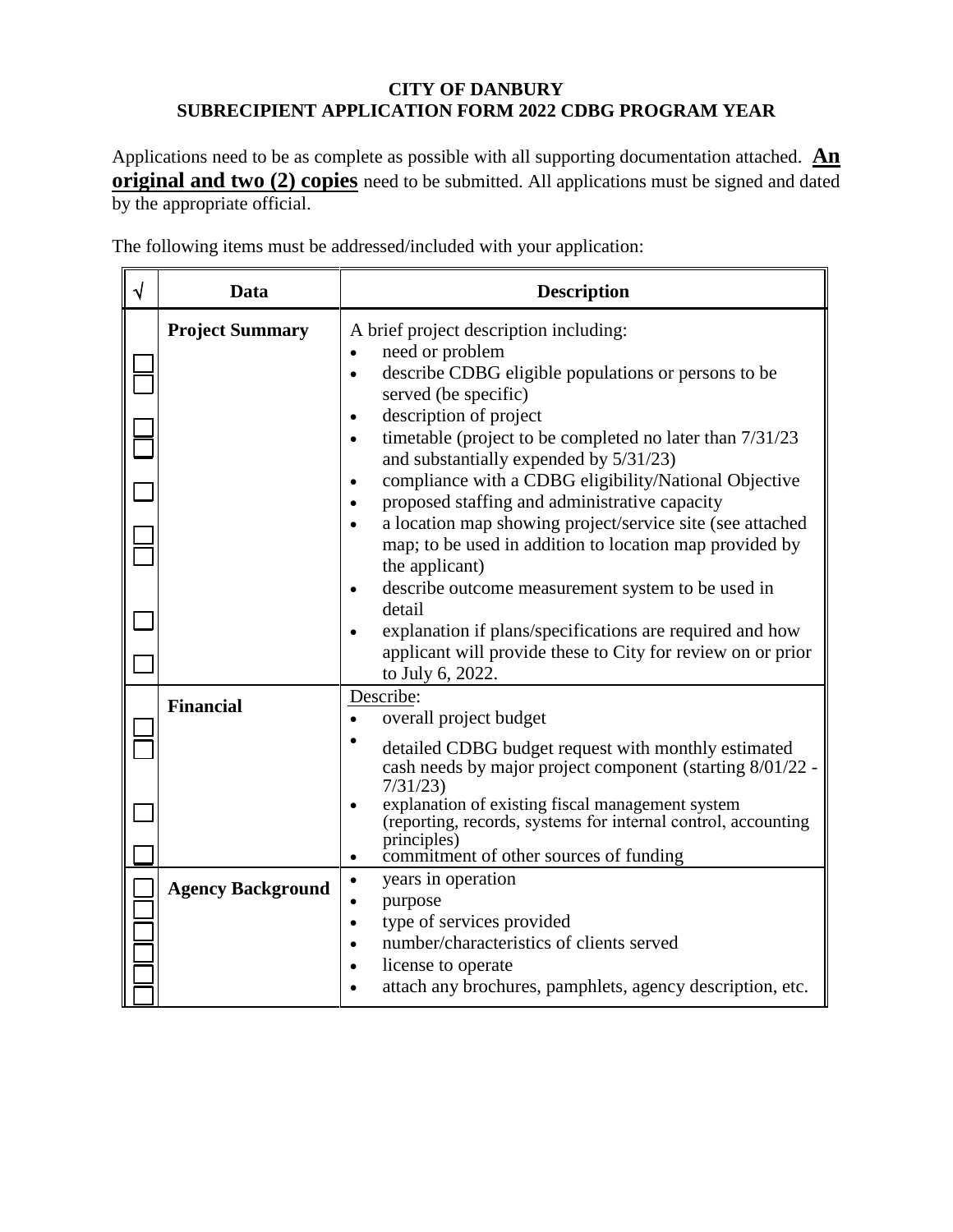| <b>Personnel</b>                                                                                                                     | Describe:<br>proposed CDBG funded staff positions with job description(s) if any<br>$\bullet$<br>EEO policy/procedures (attach copy of current EEO policy<br>$\bullet$<br>statements or AA Plan)                                                                                                                                                                                                                                                                                                                                             |
|--------------------------------------------------------------------------------------------------------------------------------------|----------------------------------------------------------------------------------------------------------------------------------------------------------------------------------------------------------------------------------------------------------------------------------------------------------------------------------------------------------------------------------------------------------------------------------------------------------------------------------------------------------------------------------------------|
| <b>Audit Requirements</b>                                                                                                            | Agencies that expend \$750,000 or more must provide Uniform Guidance Single<br>audit, Subpart F (formerly A-133). 2 CFR 200, Subpart F—Audit Requirements.<br>Agencies that spend less than \$750,000 per year in Federal financial assistance,<br>they are exempt from Federal audit requirements. However, records must still be<br>available for review by HUD, City of Danbury or Government Accountability<br>Office (GAO) (2 CFR 200.37)                                                                                               |
| <b>Insurance/Bond/</b><br>Worker's<br>Compensation<br><b>Standard</b><br>Organizational<br><b>Documents for</b><br><b>Submission</b> | Provide Certificate of Insurance for:<br>Officers and Directors (O&D)<br>Liability insurance, payroll taxes and worker's compensation<br>Articles of Incorporation/Bylaws<br>IRS Non-profit determination letter<br>List of Board of Directors<br><b>Organizational Chart</b><br>• Financial Statement, including copy of most recent audit<br>• Records retention policy and description of system for maintaining required<br>documentation (e.g., eligibility, income, etc)<br>• Procurement policy for procurement of goods and services |
| <b>Conflict of Interest</b>                                                                                                          | Review the attached "Conflict of Interest" material from HUD and determine if<br>your agency/organization has any potential conflict in receiving or administering<br>these funds. If so, or if you have any questions, please notify the City's CDBG<br>Administration immediately.                                                                                                                                                                                                                                                         |
| <b>Additional</b><br><b>Information</b>                                                                                              | Other pertinent information as requested in the application.                                                                                                                                                                                                                                                                                                                                                                                                                                                                                 |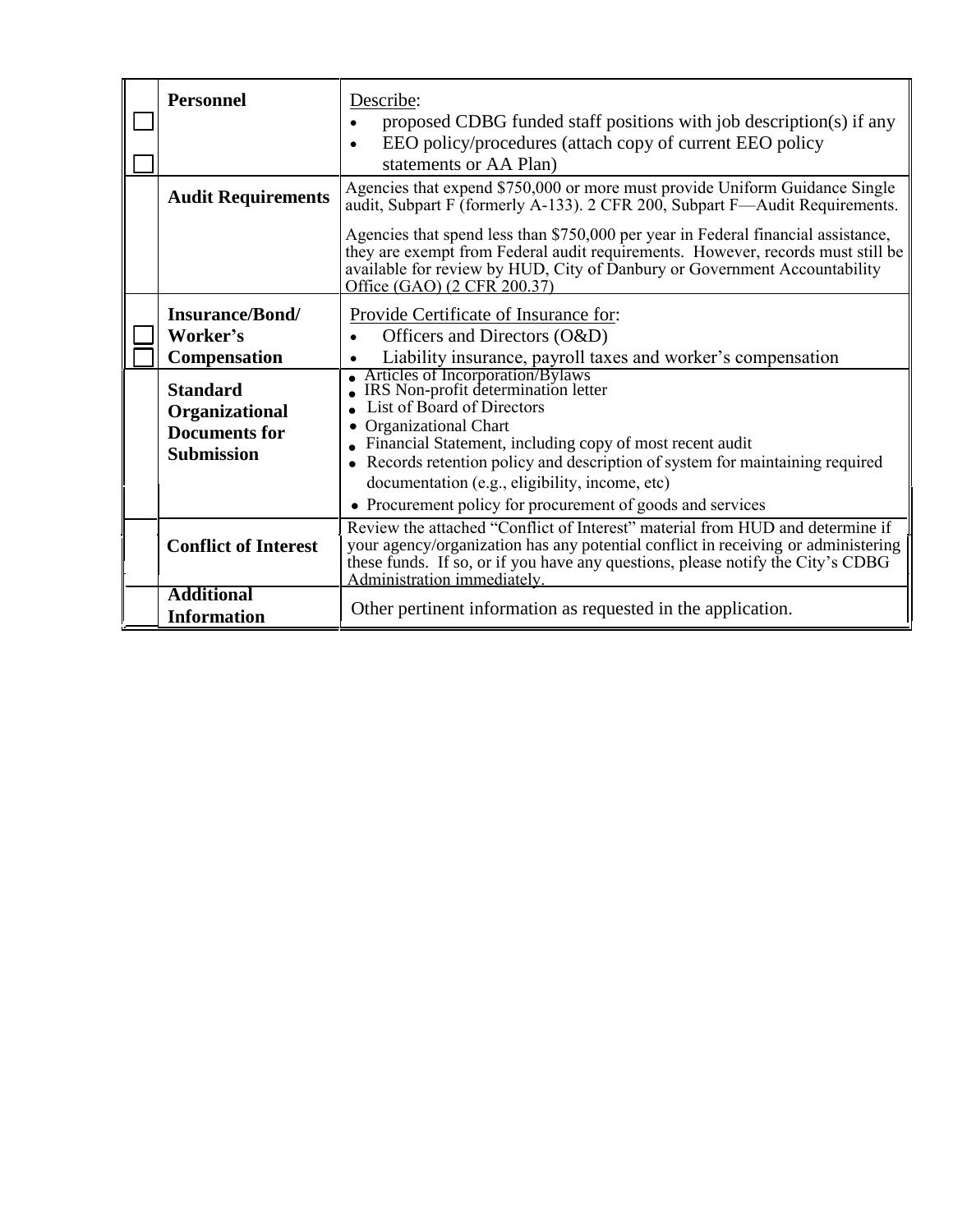| POLICY COMMITTEE USE ONLY:<br>□Social Service |                                       |                                                                                                                       | <b>Community Development Block Grant Program</b><br><b>Subrecipient Application Form</b> |  |  |  |
|-----------------------------------------------|---------------------------------------|-----------------------------------------------------------------------------------------------------------------------|------------------------------------------------------------------------------------------|--|--|--|
|                                               | $\Box$ Other $\Box$ Approved          | 2022 Program Year                                                                                                     |                                                                                          |  |  |  |
| <b>Please Type or Print Clearly</b>           |                                       |                                                                                                                       |                                                                                          |  |  |  |
| ORGANIZATION NAME                             |                                       | <u> 1989 - Johann Barn, mars ann an t-Amhain an t-Amhain ann an t-Amhain an t-Amhain an t-Amhain an t-Amhain ann </u> |                                                                                          |  |  |  |
| <b>MAILING ADDRESS</b>                        |                                       |                                                                                                                       |                                                                                          |  |  |  |
|                                               | CONTACT PERSON (NAME/TITLE)           | <b>TELEPHONE NUMBER</b>                                                                                               |                                                                                          |  |  |  |
| E-MAIL                                        |                                       | <b>FAX NUMBER</b>                                                                                                     |                                                                                          |  |  |  |
|                                               | Type of Organization (check only one) |                                                                                                                       |                                                                                          |  |  |  |
| $\Box$ Non-Profit                             | $\Box$ Private                        | $\Box$ Municipal (City)                                                                                               | $\Box$ Other<br>Please                                                                   |  |  |  |
| <b>FUNDING INFORMATION:</b>                   |                                       |                                                                                                                       |                                                                                          |  |  |  |
|                                               |                                       | Amount of 2022 CDBG Project Funding Requested: __________________________________                                     |                                                                                          |  |  |  |
|                                               |                                       | Applicant's total Proposed CDBG Project Budget for 2022: ________________________                                     |                                                                                          |  |  |  |
|                                               |                                       |                                                                                                                       |                                                                                          |  |  |  |
| Project Address/Location:                     |                                       | <u> 1989 - Johann Barn, fransk politik (f. 1989)</u>                                                                  |                                                                                          |  |  |  |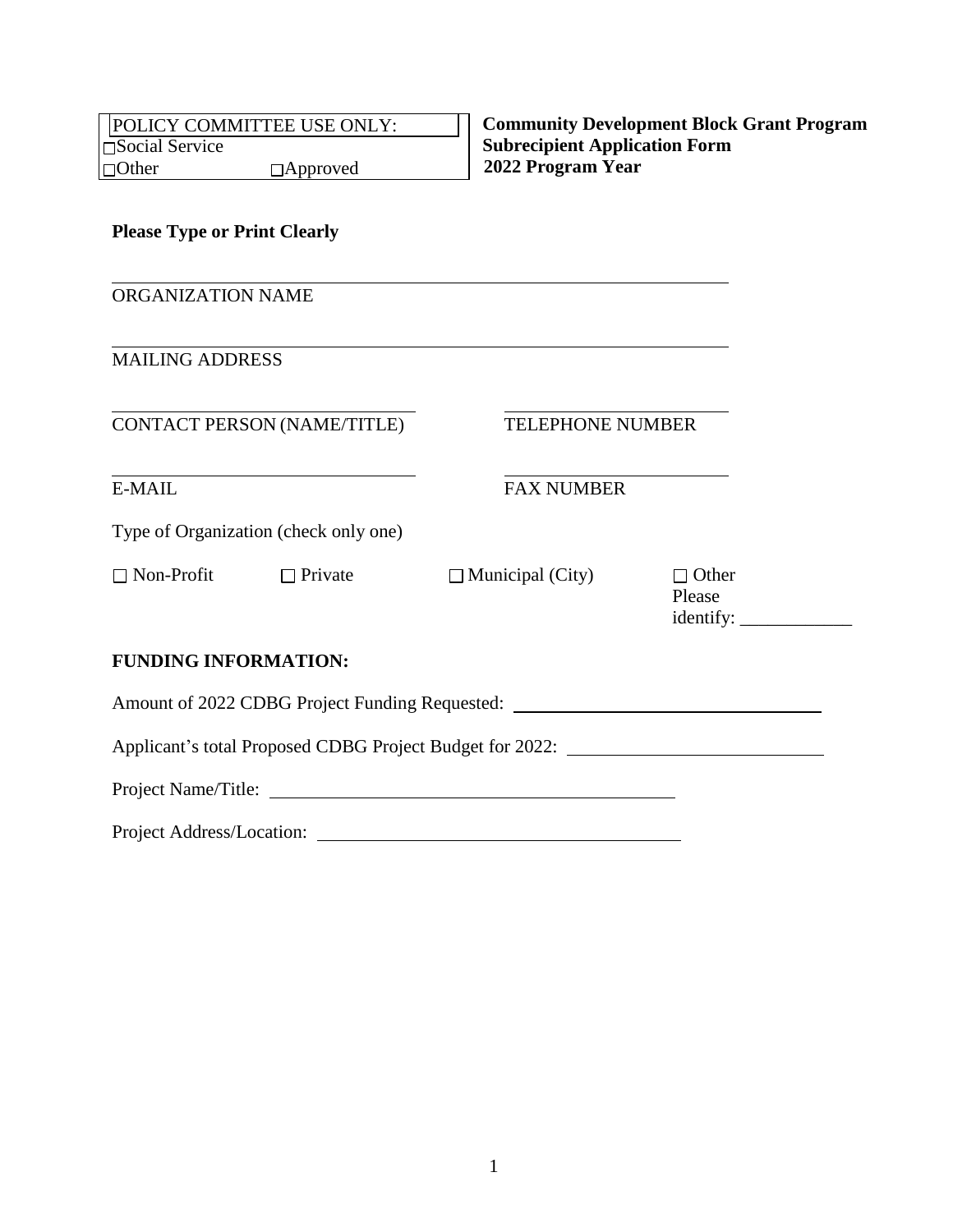## **A. PROJECT SUMMARY**

 $\overline{a}$ 

 $\overline{a}$ 

 $\overline{a}$ 

 $\overline{a}$ 

 $\overline{a}$ 

 $\overline{a}$ 

 $\overline{a}$ 

 $\overline{a}$ 

 $\overline{a}$ 

 $\overline{a}$ 

 $\Box$  $\Box$  $\Box$ 

Please explain in detail how these funds will be utilized. If funding is requested for more than one project or activity, please submit each one as a separate application. Please be as clear and specific as possible. Lack of detail or clarity may hamper consideration of your request. Please include a proposed project timetable identifying major project elements and an estimate of monthly expenditures for the period August 1, 2022 through July 31, 2023. Provide a brief project schedule.

## **B. PROJECT/PROGRAM NEEDS**

Please describe in one (1) page quantifiable and measurable terms, the needs your project will address:

Please indicate which of the following national objectives of the CDBG program the program/activity will meet:

(check only one)

- \* Benefit to low and moderate income individuals of a limited clientele.
- \* Benefit to low and moderate income families in general.
- \* Benefit to low and moderate income housing stock.
- Elimination of slums and blight in a general area.  $\Box$
- Elimination of slums and blight on a spot basis.  $\Box$
- Elimination of slums and blight as part of an Urban Renewal Project.  $\Box$
- Addressing an urgent need for which other financial resources are not available.  $\Box$ 
	- \* Current income limits based on household size are attached.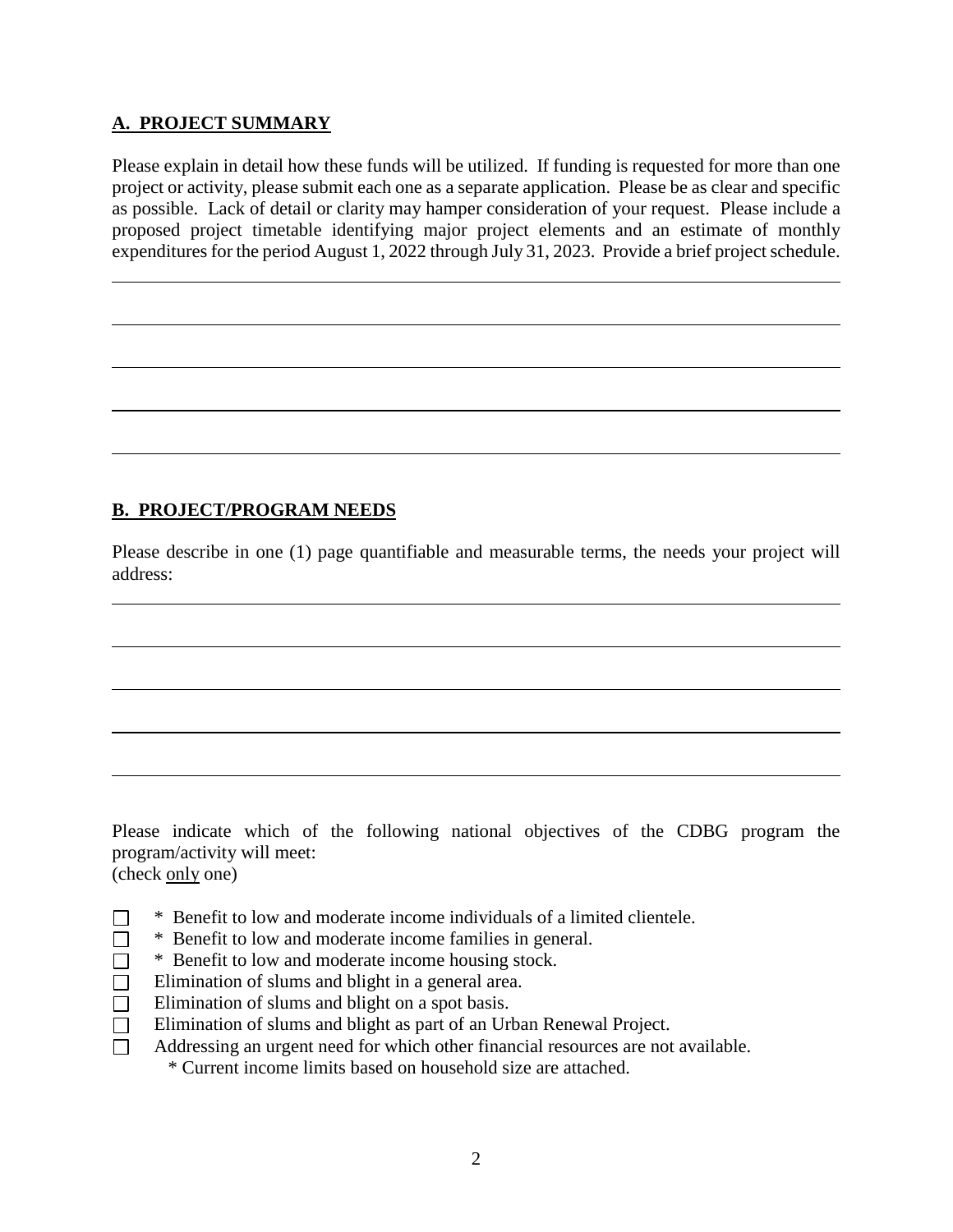In one (1) page, please explain how the program/activity will meet at least one of the CDBG national objectives selected above and how you will document and maintain records to establish participant benefit and eligibility.

 $\overline{a}$ 

 $\overline{a}$ 

Please identify which neighborhoods, areas or populations of the City the program(s) or activity(ies) will be served, provide a clear location of the area proposed.

Please specify the location for the proposed program(s) or activity(ies) to be funded and attach a location map if appropriate:

Specific Address(es)  $\Box$ 

 $\overline{a}$ 

 $\overline{a}$ 

 $\overline{a}$ 

 $\overline{a}$ 

 $\overline{a}$ 

 $\overline{a}$ 

 $\overline{a}$ 

 $\overline{a}$ 

 $\Box$  $\Box$  City-wide (only for projects that will serve all City residents) Specific Census Tract and/or Block Group Tract #\_\_\_\_\_\_\_\_\_ Block Group #\_\_\_\_\_\_\_\_\_\_\_

\_\_\_\_\_\_\_\_\_\_\_\_\_\_\_\_\_\_\_\_\_\_\_\_\_\_\_\_\_\_\_\_\_\_\_\_\_\_\_\_\_\_\_\_\_\_\_\_\_\_\_\_\_\_\_\_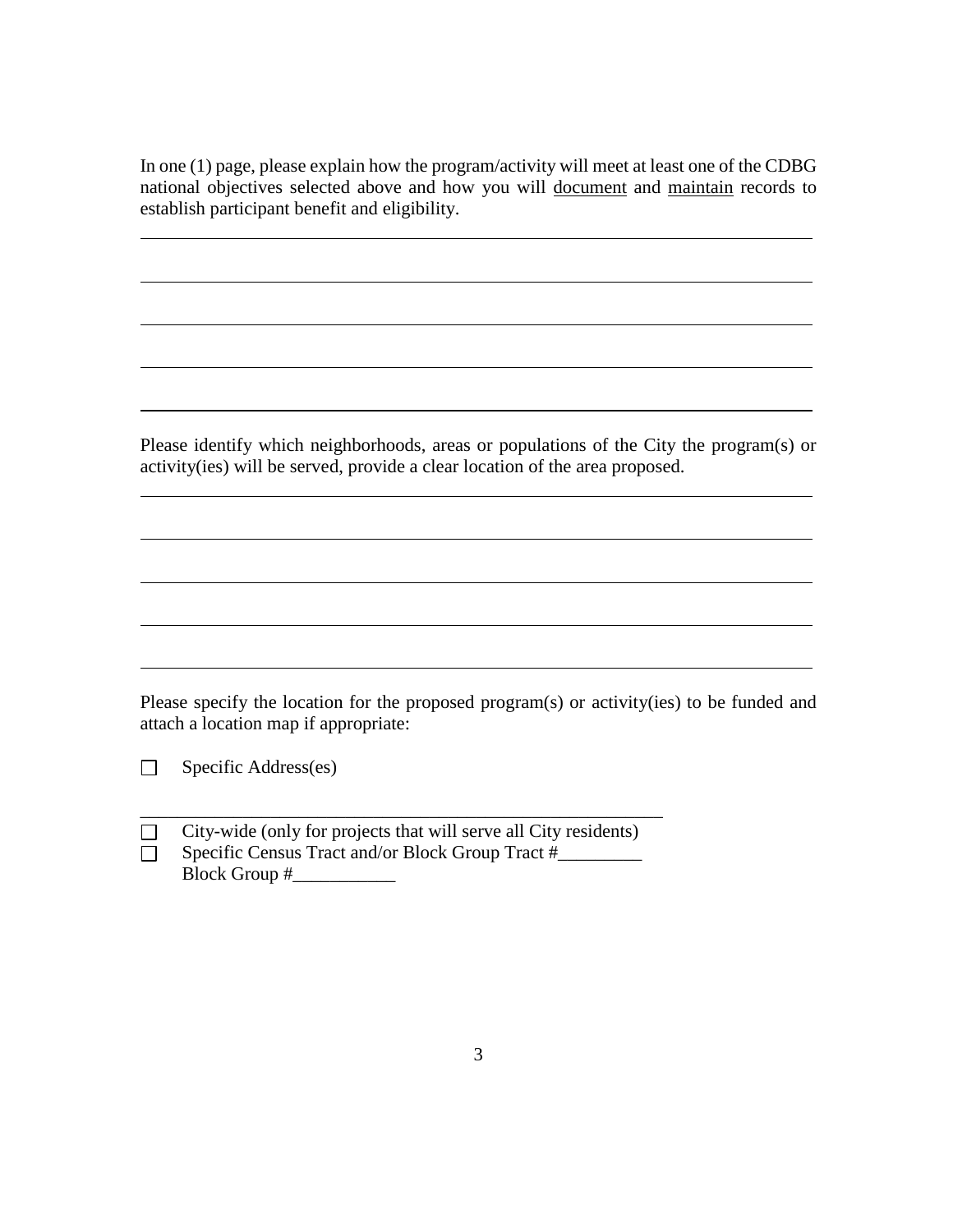### **C. PROGRAM BENEFIT**

 $\overline{a}$  $\overline{a}$  $\overline{a}$ 

l l  $\overline{a}$ 

 $\overline{a}$  $\overline{a}$ l

1. In one (1) page, please clearly describe how the project will serve the population identified above and the number/ characteristics of the clients to be served by the proposed activity:

<u> 1989 - Johann Stoff, amerikansk politiker (d. 1989)</u>

- 2. Social service activities are required to provide and document an outcome measurement system. Please provide the outcome measurement methodology you will use to quantify the accomplishments of your activity?
- 3. How will you verify and document that the people who will benefit from the program/activity meet the low and moderate income requirements as required by HUD?

(Income limits attached)

4. What is the purpose of the project (answer any applicable):

| To help prevent homelessness?   | $\Box$ Yes $\Box$ No |
|---------------------------------|----------------------|
| To help the homeless?           | $\Box$ Yes $\Box$ No |
| To help those with HIV or AIDS? | $\Box$ Yes $\Box$ No |

### **D. DEMOGRAPHIC DATA**

HUD has modified the collection of race/ethnicity information required from grantees. HUD now requires the use of ten (10) racial categories and one ethnicity category that is spread across all of the race categories. Of the ten (10) new race categories, five (5) are for a single race:

- White
- Black/African American
- Asian
- American Indian/Alaskan Native
- Native Hawaiian/Other Pacific Islander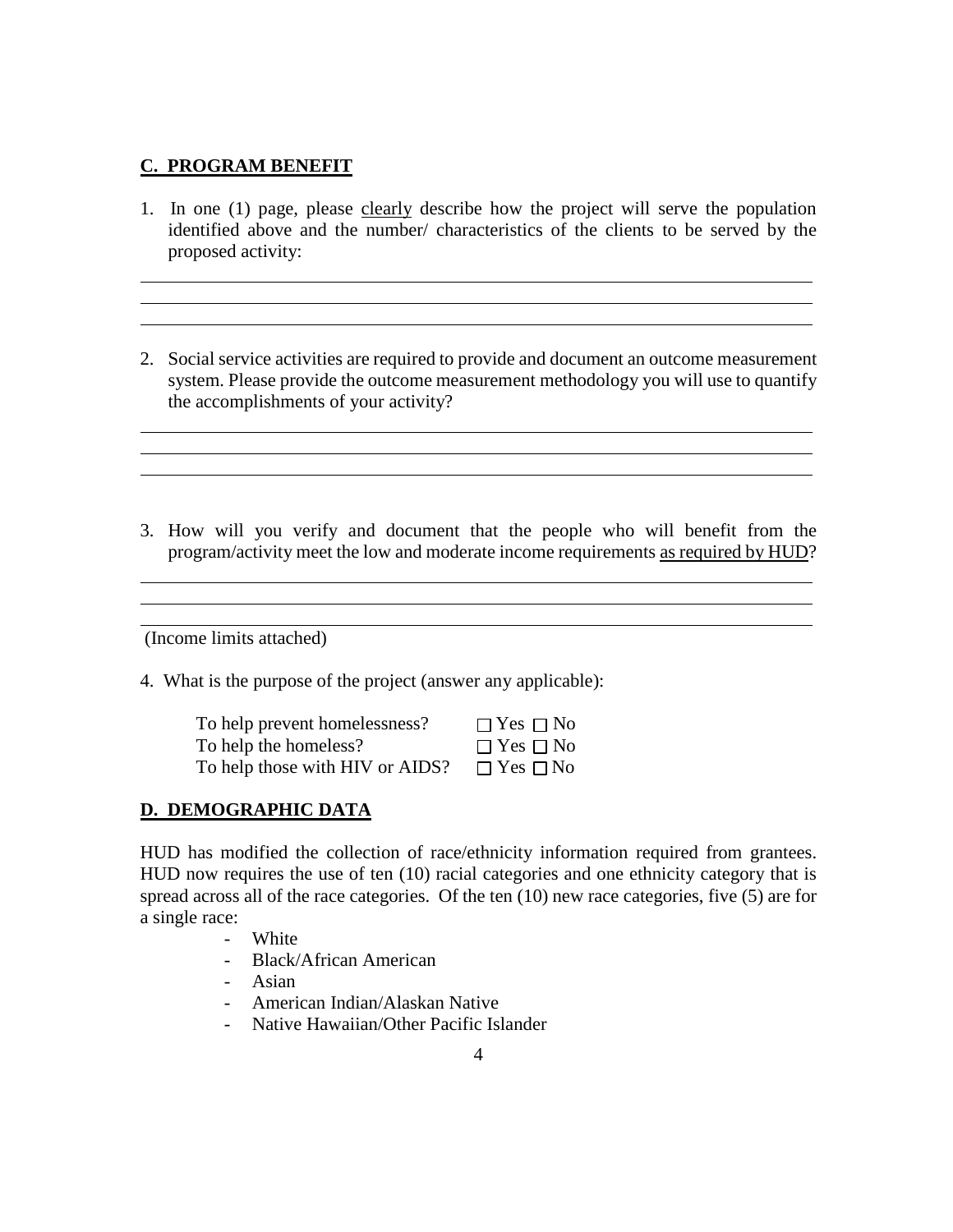Five of the ten (10) new racial categories are for multi-race persons:

- American Indian/Alaskan Native & White
- Asian & White
- Black/African American & White
- American Indian/Alaskan Native & Black/African American
- Other/Multi-Race

"Hispanic" is now an ethnicity category that cuts across all races. Those who are White, Black, Asian, Pacific Islander, American Indian, or a Multi-Race may also be counted as being Hispanic if they report so.

Recipients of 2021 CDBG funds will be required to certify that they have reporting systems in place that will meet HUD requirements, and will provide that data to the City on a quarterly basis in the following format. If this data is available now, provide it with your Application, otherwise provide an estimate of the participants' ethnic and racial composition.

| <b>Racial Classifications</b>                              | Total #  | # Hispanic |
|------------------------------------------------------------|----------|------------|
|                                                            |          | or Latino  |
| 1. White                                                   |          |            |
| 2. Black/African American                                  |          |            |
| 3. Asian                                                   |          |            |
| 4. American Indian/Alaskan Native                          |          |            |
| 5. Native Hawaiian/Other Pacific Islander                  |          |            |
| 6. American Indian/Alaskan Native & White                  |          |            |
| 7. Asian & White                                           |          |            |
| 8. Black/African American & White                          |          |            |
| 9. American Indian/Alaskan Native & Black/African American |          |            |
| 10. Other Multi-Racial                                     |          |            |
| <b>Totals</b>                                              | $\Omega$ | $\Omega$   |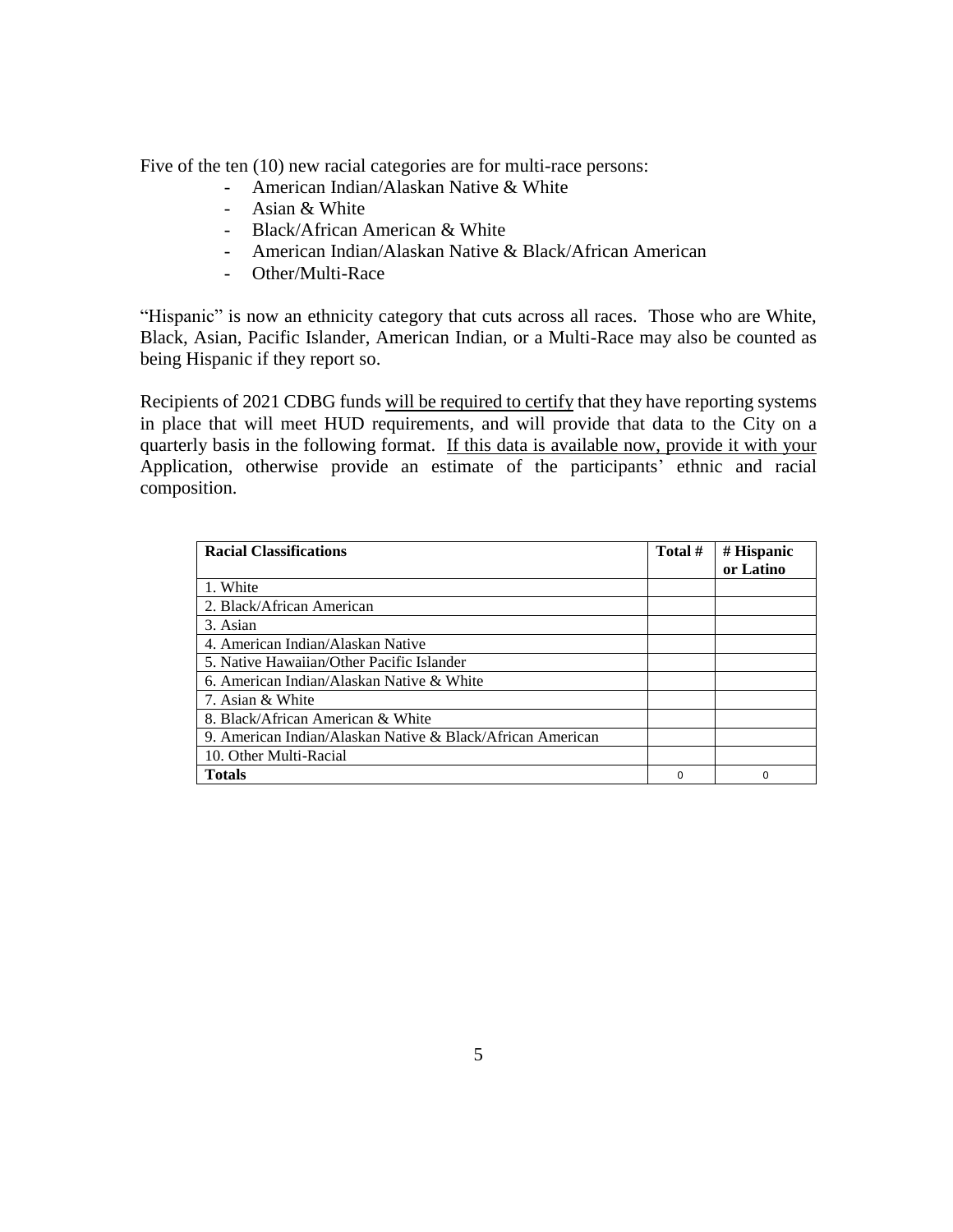#### **E. AGENCY BACKGROUND**

Please describe existing Agency/organization, structure, staff size, years in operation, programmatic background, and include information on current or proposed activities relevant to your request.

Mission of Agency

 $\overline{a}$  $\overline{a}$  $\overline{a}$ l l l

 $\overline{a}$  $\overline{a}$ l l

 $\overline{a}$  $\overline{a}$ l

 $\overline{a}$ l l l

 $\overline{a}$  $\overline{a}$ l

Please attach a copy of any brochures, licenses, or permits needed to carry out project if applicable.

<u> 1989 - Johann Stein, marwolaethau a bhann an t-Amhainn an t-Amhainn an t-Amhainn an t-Amhainn an t-Amhainn a</u>

Describe Key Project Staff Positions and Qualifications:

Describe any proposed new positions to be funded with CDBG funds and attach job description.

Applicant's EEO Policy and Procedures: (attach EEO statement and Affirmative Action Plan of Applicant)

<u> 1989 - Johann Stoff, fransk politik (f. 1989)</u>

 $\overline{a}$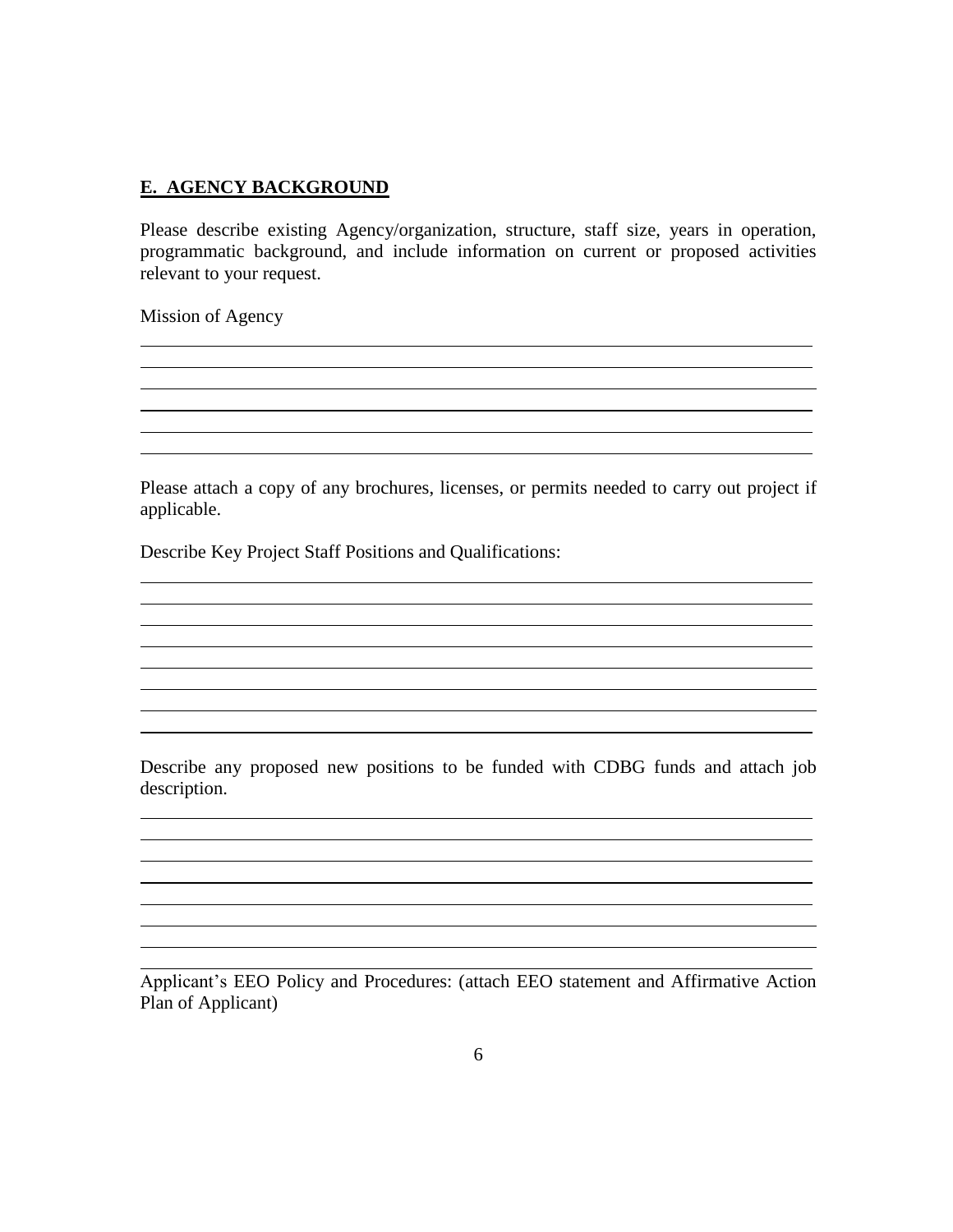### **AUDIT REQUIREMENTS**

Submit:

Agencies that expend \$750,000 or more must provide Uniform Guidance Single audit, Subpart F (formerly A-133). 2 CFR 200, Subpart F—Audit Requirements. Agencies that spend less than \$750,000 per year in Federal financial assistance, are exempt from Federal audit requirements. However, records must still be available for review by HUD, City of Danbury or Government Accountability Office (GAO) (2 CFR 200.37)

### **INSURANCE/BOND/WORKERS COMPENSATION**

| wuviille.                                   |                              |
|---------------------------------------------|------------------------------|
|                                             | Attached                     |
| Officers and Directors insurance?           | $\Box$ Yes $\Box$ No         |
| Liability insurance?                        | $\blacksquare$ Yes $\Box$ No |
| Pay payroll taxes and workers compensation? | $\Box$ Yes $\Box$ No         |

### **STANDARD DOCUMENTATION FOR SUBMISSIONS**

#### **Please attach the following as appropriate for your Program**:

- 1) Articles of Incorporation/Bylaws
- 2) Non-profit determination Non-profit organizations must submit tax-exemption determination letters from the Federal Internal Revenue Service and State Department of Revenue Services.
- 3) List of Board of Directors A list of the current Board of Directors or other governing body of the agency must be submitted. The list must include the name, telephone number, address, occupation or affiliation of each member, and must identify the principal officers of the governing body. Is the Applicant aware of any conflicts of interest or direct familiarity or business relationship with any officials, representatives or employees of the City? If so, please contact the Program Administrator for clarification.
- 4) Authorization to Request Funds Documentation must be submitted of the governing body's authorization to submit the funding request and authorizing the designated representative. Documentation of the requirement consists of a copy of the minutes of the meeting in which the governing body's resolution, motion or other official action is recorded, and the individual authorized to submit the Application.
- 5) Organizational Chart An organizational chart must be provided which describes the agency's administrative framework and staff positions, which indicates where the proposed project will fit into the organizational structure and which identifies any CDBG funded staff positions or shared responsibility.
- 6) Financial Statement Describe the agency's current fiscal management system including disbursement methods, financial reporting, record keeping, and procurement policies.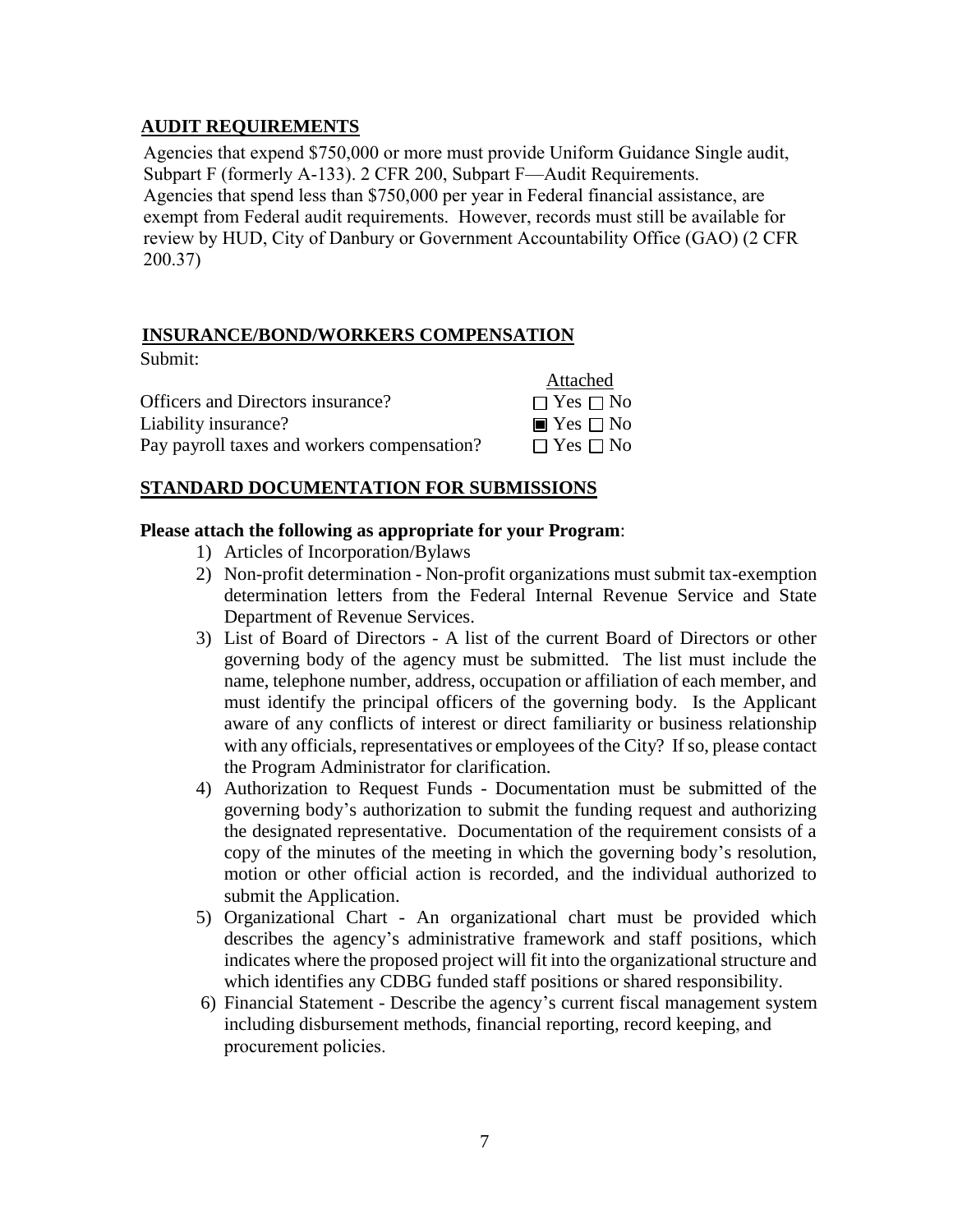# **F. ADDITIONAL INFORMATION**

Please list the name of the person(s) who will be responsible for administration of the funds and compliance with CDBG Program Guidelines and Requirements during the course of your project.

| Name                                                                                                                                             | <b>Telephone Number</b> |                      |  |  |
|--------------------------------------------------------------------------------------------------------------------------------------------------|-------------------------|----------------------|--|--|
|                                                                                                                                                  | Email                   |                      |  |  |
| Is this person(s) familiar with the requirements of the CDBG Program?                                                                            |                         | $\Box$ Yes $\Box$ No |  |  |
| If yes, please explain.                                                                                                                          |                         |                      |  |  |
|                                                                                                                                                  |                         |                      |  |  |
|                                                                                                                                                  |                         |                      |  |  |
| Will the Project/Activity be performed in cooperation with any program(s) sponsored by<br>other agencies, non-profit or community organizations? | $\Box$ Yes              | $\Box$ No            |  |  |
| If yes, please explain.                                                                                                                          |                         |                      |  |  |
|                                                                                                                                                  |                         |                      |  |  |
|                                                                                                                                                  |                         |                      |  |  |
| Please include any additional information that may be helpful to the City in the space<br>provided below or on a separate sheet of paper.        |                         |                      |  |  |
|                                                                                                                                                  |                         |                      |  |  |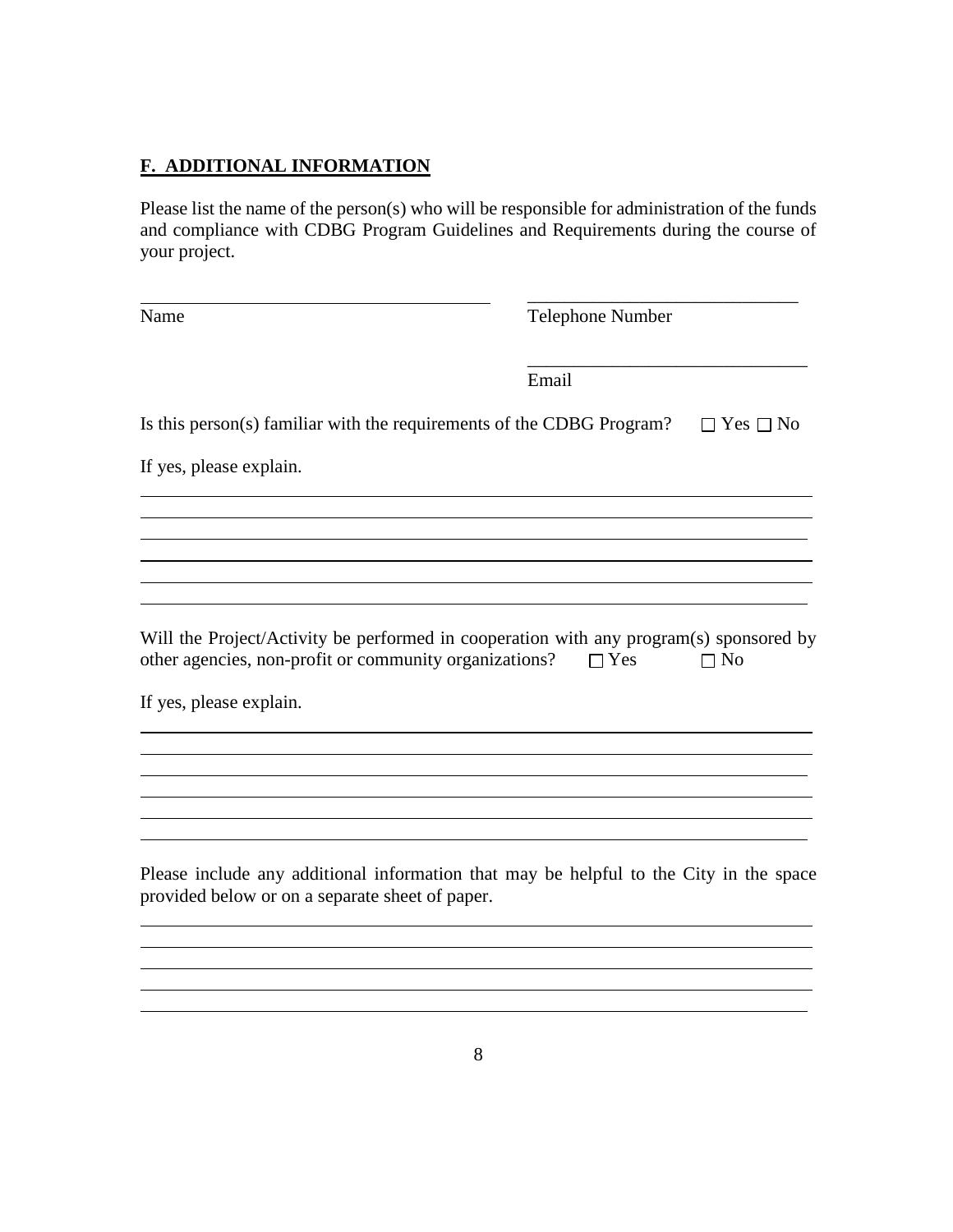I certify that the information presented in this Application is true and correct to the best of my knowledge and belief and that I am the authorized representative to act on behalf of the Applicant.

\_\_\_\_\_\_\_\_\_\_\_\_\_\_\_\_\_\_\_\_\_\_\_\_\_\_\_\_\_\_\_\_\_\_\_\_\_\_\_\_\_\_\_\_\_\_\_\_\_\_\_\_\_\_\_

\_\_\_\_\_\_\_\_\_\_\_\_\_\_\_\_\_\_\_\_\_\_\_\_\_\_\_\_\_\_\_\_\_\_\_\_\_\_\_\_\_\_\_\_\_\_\_\_\_\_\_\_\_\_\_

Name and Title of Authorized Official

Date Signature

An original and two (2) copies of your application must be received at the following address **no later than 3:00 PM, June 23rd, 2022. Email submissions will also be accepted at [cdbg@danbury-ct.gov](mailto:cdbg@danbury-ct.gov) The same deadline applies to email submissions.**

> City of Danbury Finance Department, 2nd Floor 155 Deer Hill Avenue Danbury, CT 06810 (203) 797-4652